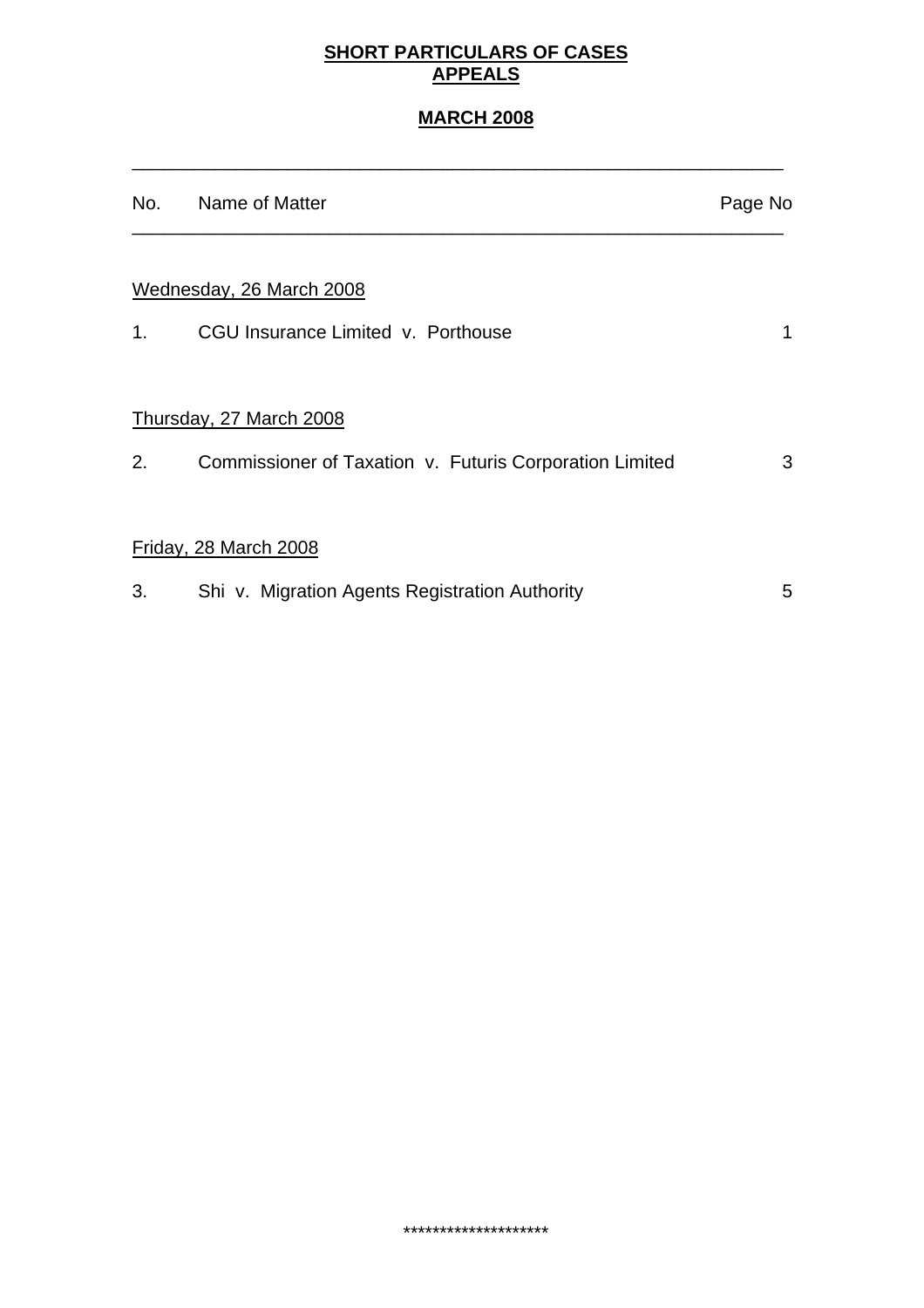## **CGU INSURANCE LIMITED v PORTHOUSE (S530/2007)**

Court appealed from: New South Wales Court of Appeal Date of judgment: 11 April 2007

Date of grant of special leave: 5 October 2007

Mr Porthouse is a barrister who acted on a claim for damages for personal injury by a person doing work pursuant to a Community Service Order. He did not however ascertain that amendments to the *Workers' Compensation Act* 1987 (NSW) ("the Act") had the potential of denying his client's claim if proceedings were not commenced within a certain time. Proceedings were commenced after this time, and although the trial judge found that this was not fatal, that decision was later overturned by the Court of Appeal.

The client sued Mr Porthouse and his instructing solicitors in negligence. Mr Porthouse cross-claimed against CGU Insurance Limited ("CGU") for indemnity under his professional insurance policy ("the Policy"). Although Mr Porthouse completed the Policy's proposal after he became aware of the potential effect of the amendments to the Act, he answered "No" to the question asking whether he was aware of any circumstances which could result in a claim being made against him.

The Policy excluded claims arising from "known circumstances". This was defined by Clause 11.12 as any fact or circumstance which the insured knew, or which "a reasonable person in the insured's professional position would have thought ..., might result in someone making an allegation" against him.

While the primary judge held that Mr Porthouse had been negligent, her Honour held that there was no circumstance which Mr Porthouse knew, or a reasonable person in his professional position would have thought might result, in someone making an allegation against him. She then ordered CGU to indemnify Mr Porthouse. CGU duly appealed.

On 11 April 2007 the Court of Appeal (Hodgson JA & Young CJ in Eq, Hunt AJA dissenting) dismissed CGU's appeal. The majority held that the second limb of the exclusion clause was ambiguous, that it was correctly construed and that an element of subjectivity was permissible. Justice Hunt however would have allowed the appeal. His Honour held that the applicable test was wholly objective and that a person in Mr Porthouse's position would have been aware of the consequences of his oversight.

On 22 January 2008 CGU filed a summons, seeking leave to rely upon an amended notice of appeal.

The grounds of appeal (in the amended notice of appeal) include:

- The majority erred in finding that a reasonable person in Mr Porthouse's professional position, having regard to the facts found or undisputed, would not have thought before the Policy began:
	- a) that any fact, situation or circumstance known to him;
	- b) might result in someone making an allegation against him;
	- c) in respect of a liability that might be covered in the Policy.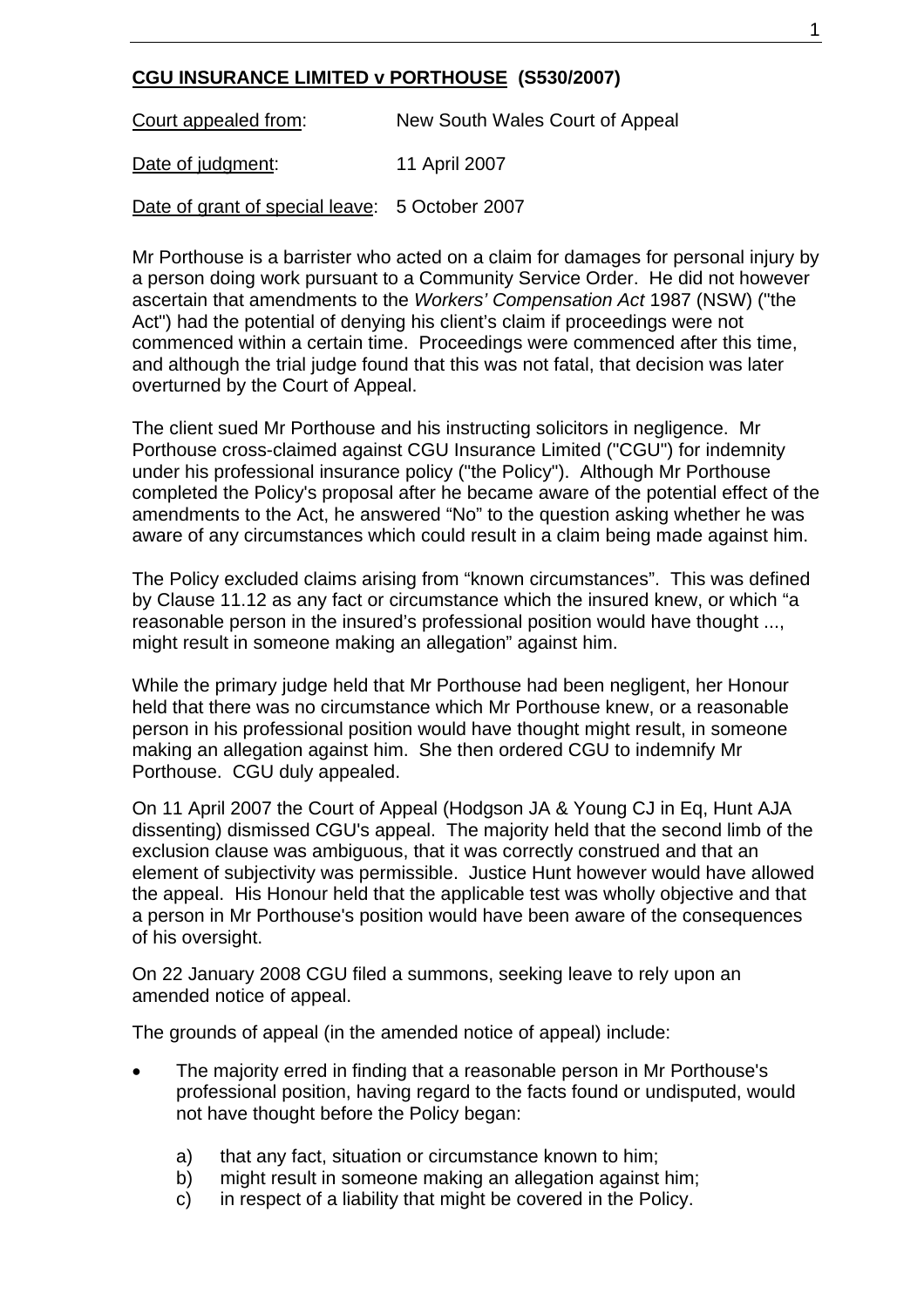- By reason of the finding described above, the majority erred:
	- a) in concluding that CGU was liable to indemnify Mr Porthouse for the loss in question; and<br>b) in failing to conclude that
	- in failing to conclude that the loss for which Mr Porthouse sought indemnity was not covered by the Policy because of the operation of Clause 6.1(b) and (c) and Clause 11.12(b) of the Policy.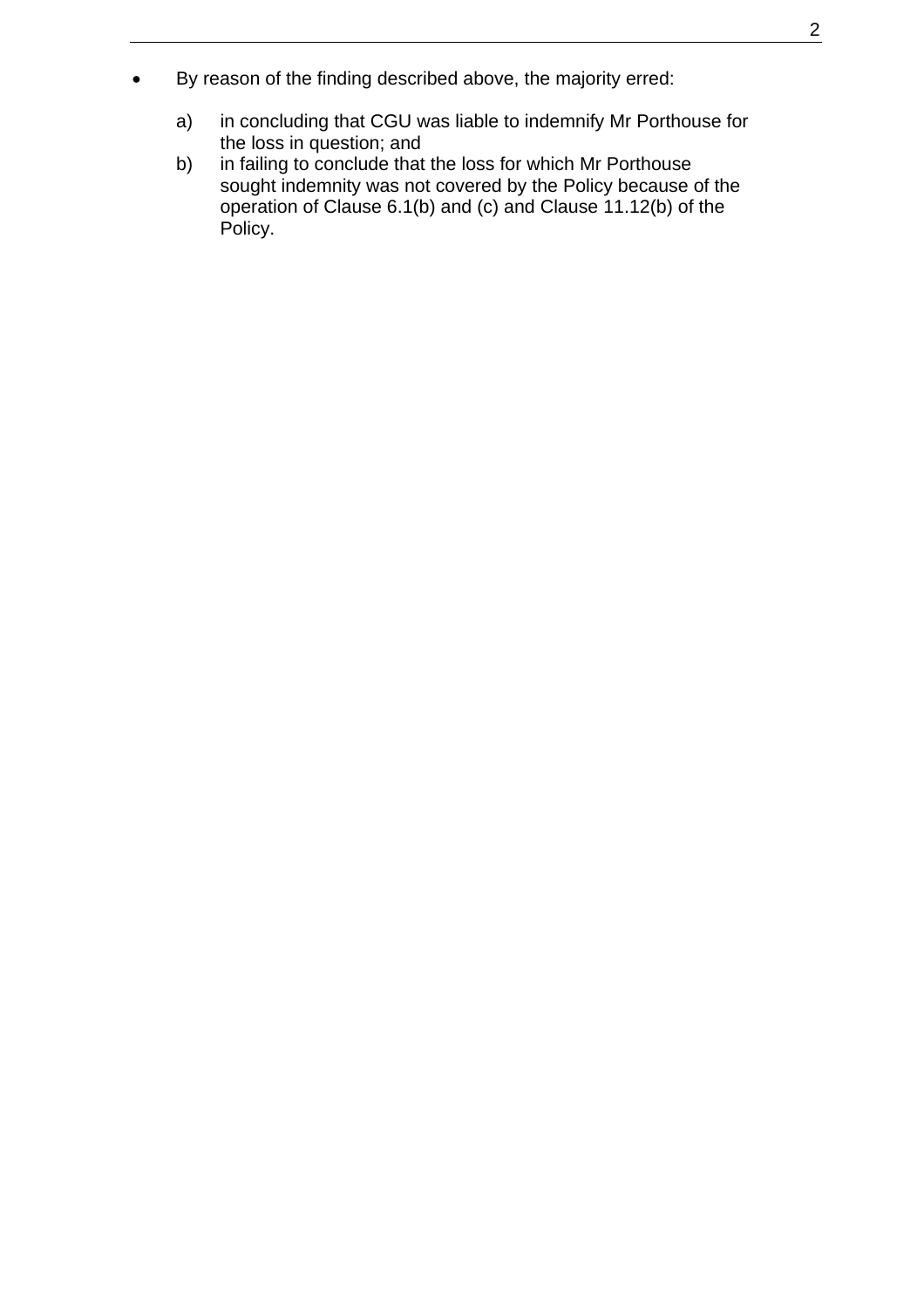#### **COMMISSIONER OF TAXATION v FUTURIS CORPORATION LIMITED (A47/2007)**

Court appealed from:Full Federal Court

Date of judgment: 22 June 2007

Date special leave granted: 16 November 2007

This application arises from the assessment made by the appellant ("the Commissioner") of the respondent's tax liability for the year ended 30 June 1998. The respondent's tax return, lodged in December 1998, specified a taxable income of \$86,088,045. In November 2002 the Commissioner served a notice of amended assessment which increased the taxable income of the respondent for that financial year by \$19,950,088, making a total taxable income of \$106,038,133. The increase was attributed to an increase in capital gains tax on the disposal by the respondent of shares in a subsidiary company. The respondent filed a notice of objection which was disallowed by the Commissioner on 22 May 2003. The respondent appealed to the Federal Court pursuant to Part IVC of the *Taxation Administration Act* 1953 (Cth). Those proceedings have not yet been heard.

On 9 November 2004, the Commissioner gave notice to the respondent of a determination that an amount of \$82,950,000 (attributed to the tax benefit obtained by the respondent on the disposal of the shares) should be included in its assessable income for the year ended 30 June 1998. On 12 November 2004, the respondent was served with a second amended assessment which specified a taxable income of \$188,988,223, calculated by adding the sum of \$82,950,000 to the taxable income specified in the first amended assessment. This was done on the basis that if the respondent was successful in the Part IVC proceedings, a compensating adjustment could be made at a later stage.

The respondent issued proceedings in the Federal Court pursuant to s 39B of the *Judiciary Act* 1903 (Cth), claiming that the second amended assessment was invalid and should be quashed. The trial judge (Finn J) rejected the respondent's contention that the Commissioner had deliberately overstated the taxable income for the year ended 30 June 1998 by \$19,950,088. His Honour held that s 177F(3) of the *Income Tax Assessment Ac*t 1936 (Cth) ("the Act") applied to permit the adjustment of the amount of \$82,950,000. He held that the Commissioner was entitled to include that amount in the taxable income specified in the second amended assessment "in the knowledge that there was some likelihood of the need later to make a compensating adjustment" because the Part IVC proceedings had not been concluded; there was uncertainty about how the sum of \$19,950,088 had been calculated; and there was a need to protect the revenue by making the second amended assessment in that way. His Honour also noted that because of the passage of time the Commissioner was unable to amend the assessment in the usual way.

The respondent's appeal to the Full Federal Court (Heerey, Stone & Edmonds JJ) was successful. The Court held that the second amended assessment was not a bona fide exercise of the Commissioner's power to assess because he knew that the taxable income could be no greater than \$169 million (because the sum of \$19,950,088 added to the respondent's taxable income in the first amended assessment was included in the sum of \$82,950,000 added in the second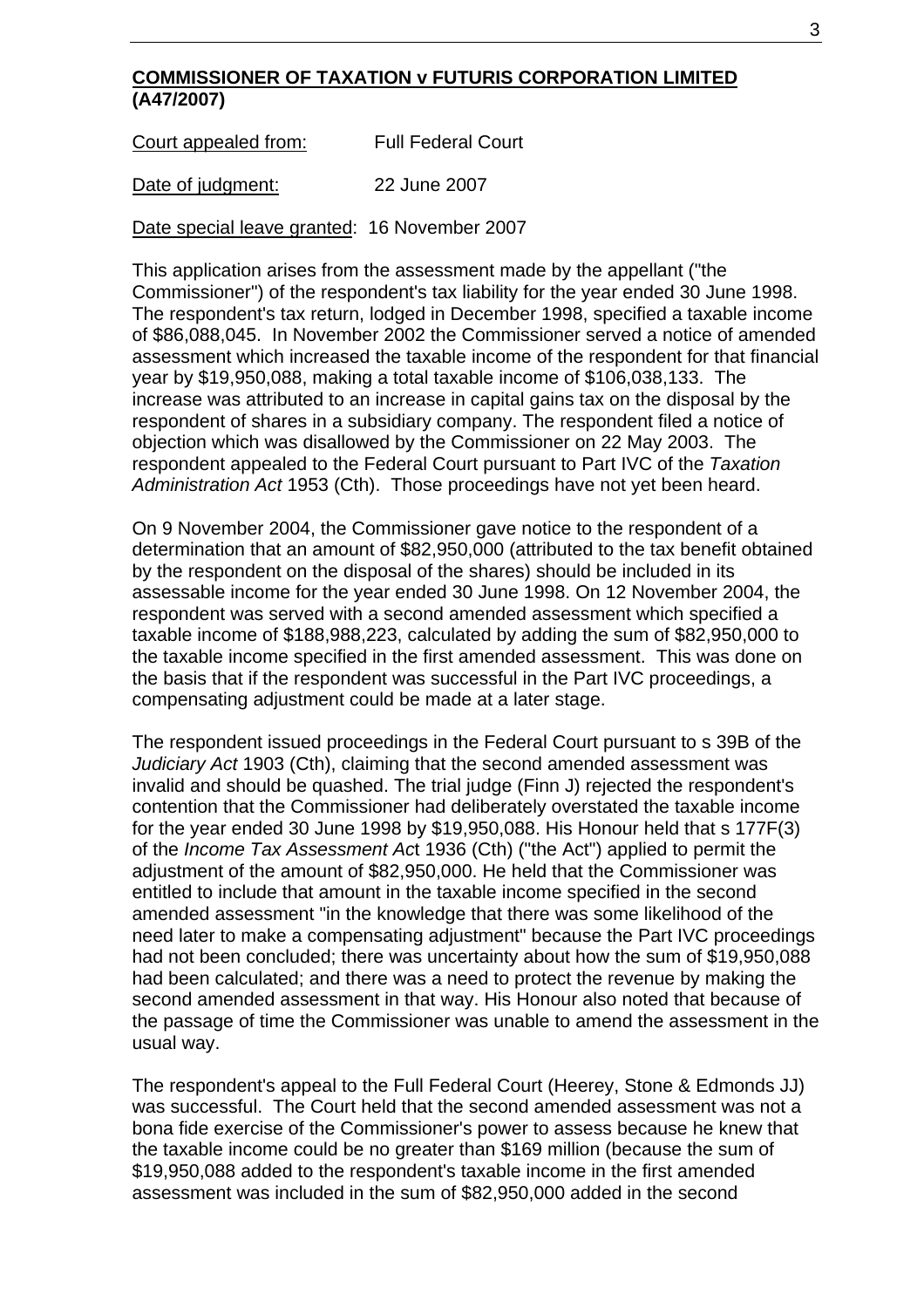amended assessment, and thus had been double-counted) and yet he issued the assessment in respect of a taxable income of \$188,988,223.

The grounds of appeal include:

- whether in proceedings other than those under Part IVC of the *Taxation Administration Act* 1953 (Cth), an assessment made under the *Income Tax Assessment Ac*t 1936 (Cth) ("the Act") that was subject to the protection of ss 175 and 177 of the Act was invalid in circumstances where the respondent had not made out the absence of an honest attempt by the Commissioner to exercise the power confided to him in making the assessment;
- whether an assessment which is made on the assumption that a reduction in the taxpayer's taxable income at a subsequent point might be required is for that reason invalid and liable to be quashed in proceedings other than those under Part IVC of the *Taxation Administration Act* 1953 (Cth).